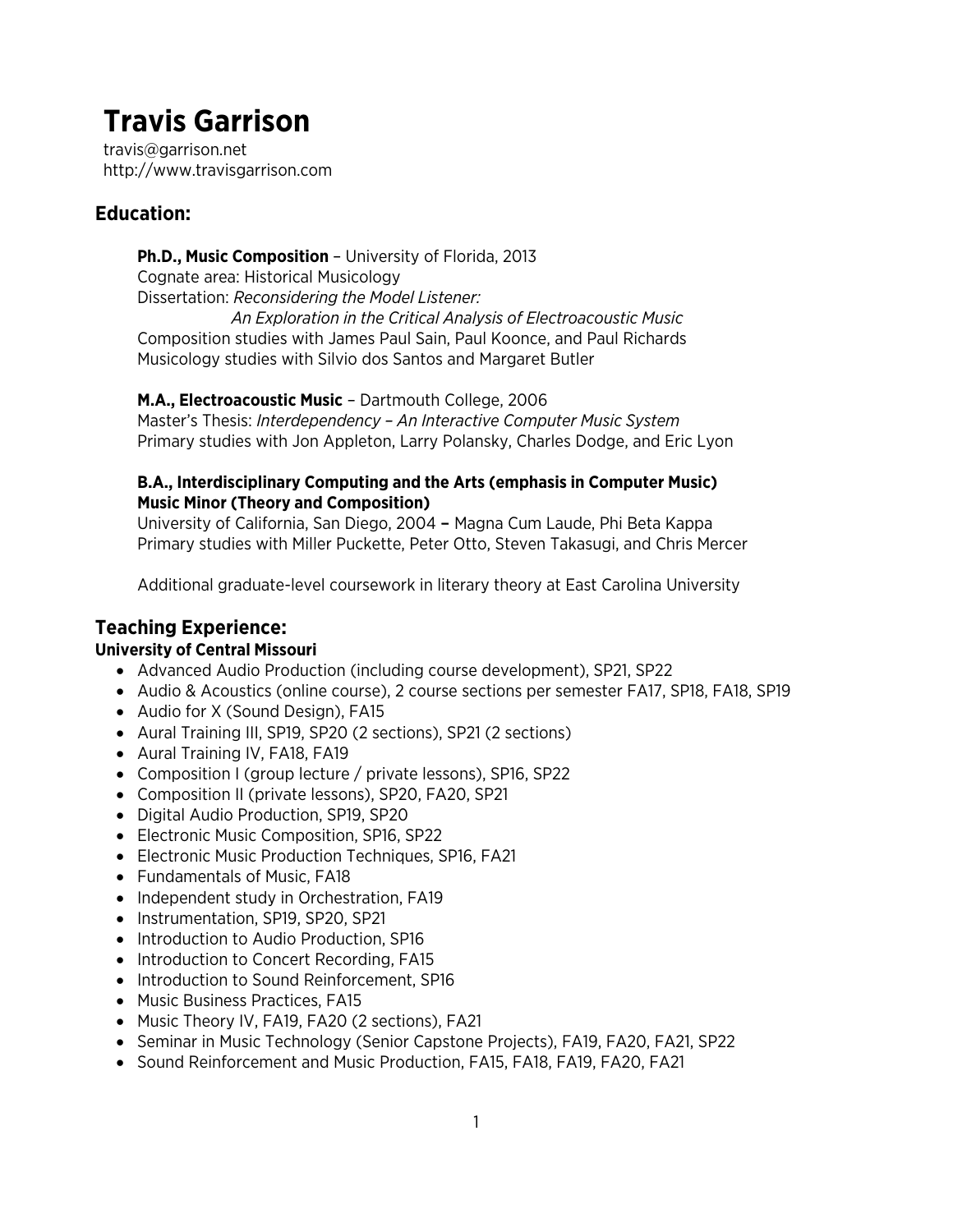#### **University of Nebraska at Omaha**

- Audio Recording Techniques I, FA16
- Audio Recording Techniques II, SP17
- Audio Recording Techniques III, FA16
- Introduction to Music Technology, SP17
- Music Technology Seminar, FA16, SP17
- Music Technology and Music Entrepreneurship Senior Capstone Project supervision, FA16, SP17

#### **East Carolina University**

- Electronic Music Composition / Max (co-instructor: taught the Max portion of the course), SP15
- Music Theory I (2 sections), FA14
- Directed Graduate Study in Electronic Music Composition, FA13, SP14

#### **University of Florida**

- Rudiments of Music Theory (online course), SU12
- Introduction to Electroacoustic Music (instructor), FA11
- Introduction to Electroacoustic Music (co-instructor), FA10 (graduate / undergraduate)
- Composition of Electroacoustic Music (co-instructor), SP11, SP12 (graduate / undergraduate)
- Music Theory I and II (teaching assistant: taught twice-weekly aural skills sessions), FA08, SP09, FA09, SP10
- Graduate Music Theory Review (teaching assistant), SU09

#### **Bennington College**

- Computer Programming for Musical Applications: Max (instructor), FA07, SP08
- Introduction to Electronic Music (taught weekly technical sessions), FA06, SP07
- Music, Interactivity, and Technology (teaching assistant), SP07
- Music Appreciation (led weekly listening sessions), SP07

#### **Dartmouth College**

- Introduction to Music Recording (Dartmouth College Miniversity), W07
- Music and Technology (teaching assistant, led weekly discussion sessions), FA05

#### **Other**

• Private Composition Lessons, SU14, FA14

# **Employment History:**

#### **Assistant Professor of Music Theory and Music Technology**

University of Central Missouri Music (8/19 – present)

- Teaching assignments in Music Theory, Music Technology, and Composition
- Responsible for overseeing student assistants in engineering recordings and live sound reinforcement for Music events
- Responsible for overseeing student employees in managing the operation of the Center for Music **Technology**
- Music Technology Internship Coordinator (2/21 present)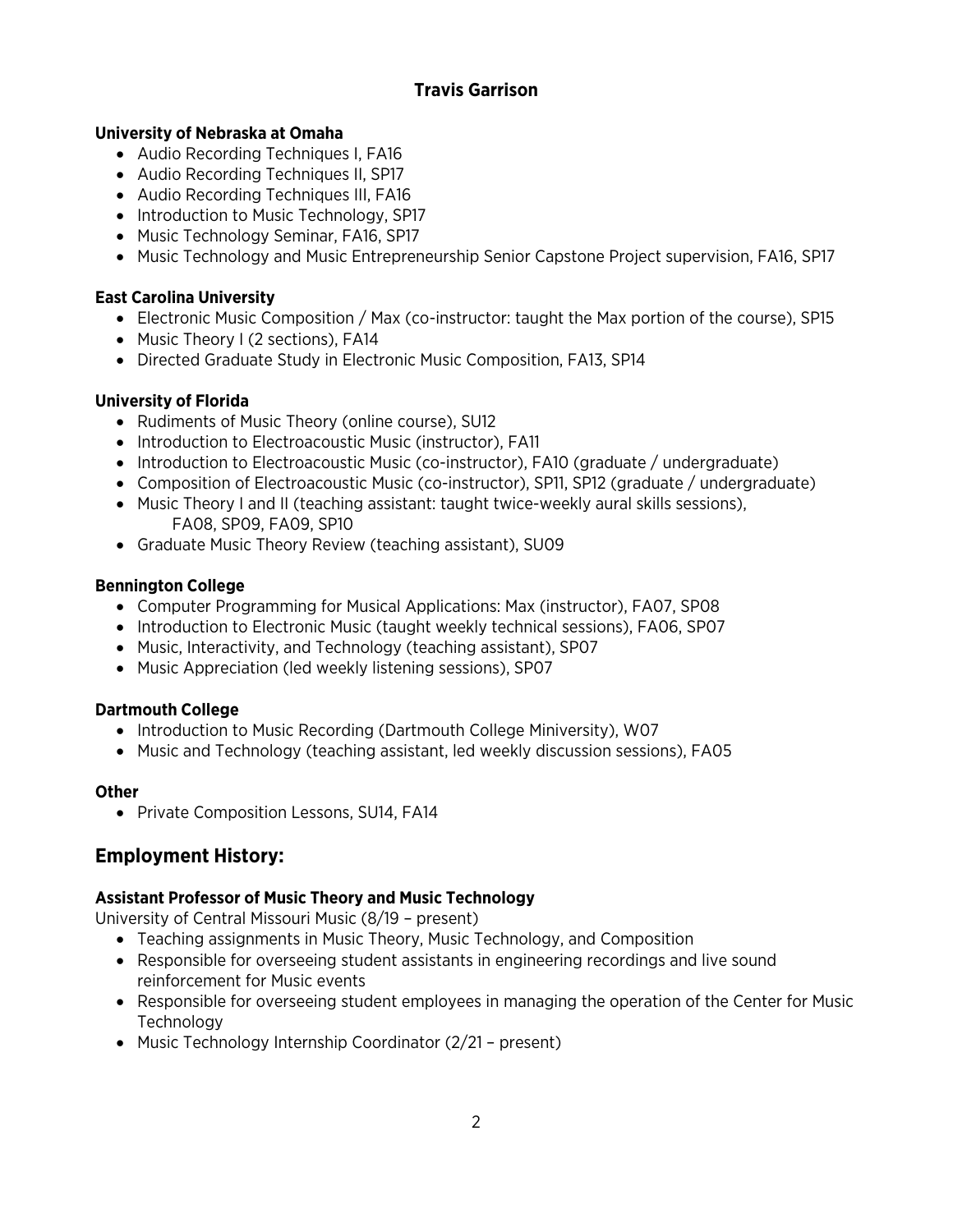**Instructor of Music Technology and Music Theory** – University of Central Missouri Music (8/18 – 5/19)

- Teaching assignments in Music Technology and Music Theory
- Responsible for overseeing student assistants in engineering recordings and live sound reinforcement for Music events

**Visiting Instructor** – University of Central Missouri Department of Music (8/17 – 05/18)

• Responsible for teaching two sections per semester of the online Audio & Acoustics course to both general education students and Music Technology majors

# **Instructor and Coordinator of Music Technology (interim – one-year)** –

University of Nebraska at Omaha School of Music (8/16 – 5/17)

- Teaching assignments in Music Technology and Music Entrepreneurship
- Duties as Area Coordinator included advising and curriculum oversight, studio administration, and overseeing student assistants in engineering recordings and live sound reinforcement for School of Music events

**Instructor (interim – one-year)** – University of Central Missouri Department of Music (8/15 – 5/16)

- Teaching assignments in Music Technology and Composition
- Responsible for overseeing student assistants in engineering recordings and live sound reinforcement for Department of Music events

**Coordinator of Audio Services** – East Carolina University School of Music (5/12 – 7/15) **Coordinator for Production Services** – East Carolina University Wright Auditorium (5/12 – 7/15) **Teaching Assistant Professor** – East Carolina University School of Music (Fall 2014)

- Administered the School of Music's recording studio and served as chief recording engineer
- Supervised graduate assistants in recording over 200 School of Music concerts per year
- Served as house manager, sound engineer, lighting designer, and supervisor of student production crews in ECU's 1500-seat Wright Auditorium for local and national acts including Bill Cosby, Joshua Bell, Bobby McFerrin, The Christian McBride Trio, Mark O'Connor, Kenny Garrett, John Lithgow, the Doc Severinsen Big Band, and Roomful of Teeth
- Technical Director, ECU Opera Theater
- Designed and implemented several large-scale upgrades to technology infrastructures at ECU, including a complete overhaul of the live video streaming website and related technology
- Mastering Engineer and Graphic Designer for the CD *Lift Mine Eyes* by the East Carolina University Chamber Singers

**Doctoral Fellow** – University of Florida School of Music (8/08 – 5/12)

- Assistant Director, Florida Electroacoustic Music Studio (6/10 5/12)
- Responsible for overseeing the maintenance and administration of the School of Music's Computer Lab, including the hiring and supervision of student lab monitors (8/10 – 5/12)
- Engineered recordings and sound reinforcement for School of Music concerts
- Supervised the setup and operation of an 8 to 16 speaker diffusion and reinforcement system for concerts of electroacoustic music
- Audio engineer and consultant for several episodes of LiveVibeTV a School of Music live webcast event from the Digital Worlds Institute
- Mastering Engineer for volumes 6, 7, 8, and 9 of the University of Florida Society of Composers, Inc. Student Chapter CD series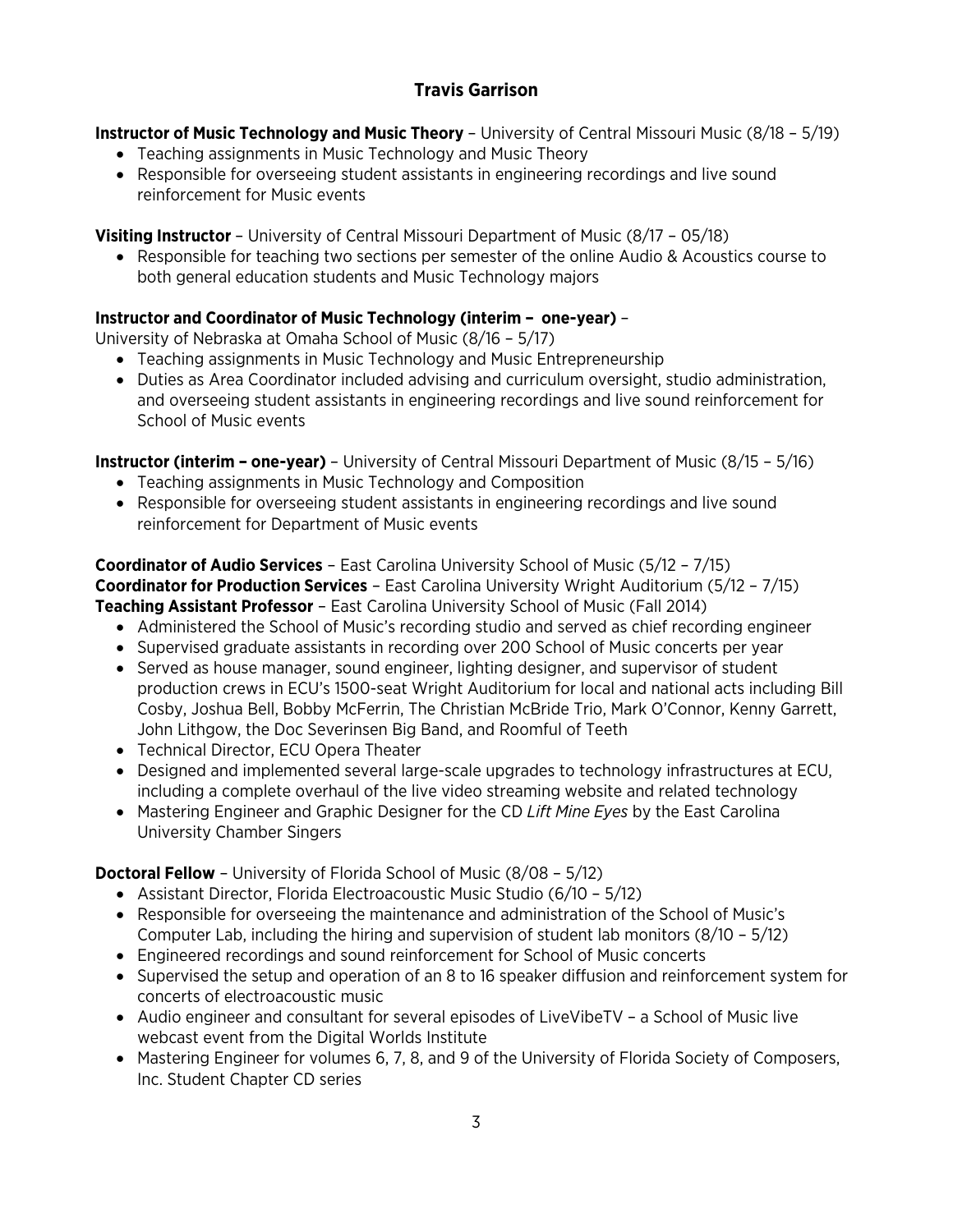#### **Beta Test Coordinator** – eMotion Technologies, LLC (1/13 – 10/13)

• Responsible for working with leaders in the field of electronic music to test initial prototypes of the eMotion system: a wireless sensor network for interactive music performance

## **Sound/Recording Engineer and House Manager** – Birch Creek Music Performance Center

Door County, WI (Summers of 2002, 2003, 2004, 2008, 2010, 2011)

- Engineered live sound reinforcement and recordings for over 40 concerts per season for performing ensembles including orchestra, classical chamber ensembles, world percussion, steel band, small jazz ensembles, and jazz big band
- Prepared orchestral recordings for broadcast on Wisconsin Public Radio
- Responsible for researching, purchasing, and installing a variety of upgrades to the facility's live sound reinforcement and recording systems
- Recording engineer for the CD *Three Miles East* by the Birch Creek Academy Big Band

## **Sonification Designer** – New Technology Soundings (2/07 – 8/08)

• Participated as auditory domain expert and sonification designer on projects exploring methods for deploying auditory display technologies in a medical environment

#### **Music and Sound Technician** – Bennington College (8/06 – 6/08)

- Responsible for maintaining the music department's recording studio, sound design studio, electronic music studios, and music notation labs
- Engineered recordings and sound reinforcement for music department concerts
- Trained and supervised student sound engineers, stage managers, and lab assistants
- Provided sound design oversight for theatrical productions
- Instrumental in developing an infrastructure for online audio course reserves
- Responsible for researching, purchasing, and installing a variety of equipment upgrades within the college's studios and performance spaces

#### **Graduate Fellow** – Dartmouth College (9/04 – 6/06)

- Assisted in the maintenance of the electroacoustic music studios
- Engineered live sound reinforcement and diffusion in an 8-speaker surround environment for concerts of electroacoustic music
- Engineered recordings of Department of Music recitals
- Assisted faculty members with personal recording projects

#### **Recording Assistant** – University of California, San Diego: Music Department (11/02 – 6/04)

- Engineered recordings of concerts presented by the UCSD Music Department and The La Jolla Symphony and Chorus
- Assisted with the setup and engineering of several concert recordings in the Warren Recording Studio A facility

**Music and Technical Director** – Magnolia Wesleyan Church – Santee, CA (6/98 – 6/04)

- Led congregational singing for weekly services
- Directed a small vocal and instrumental ensemble from the piano or guitar
- Responsible for purchase, setup, and maintenance of sound equipment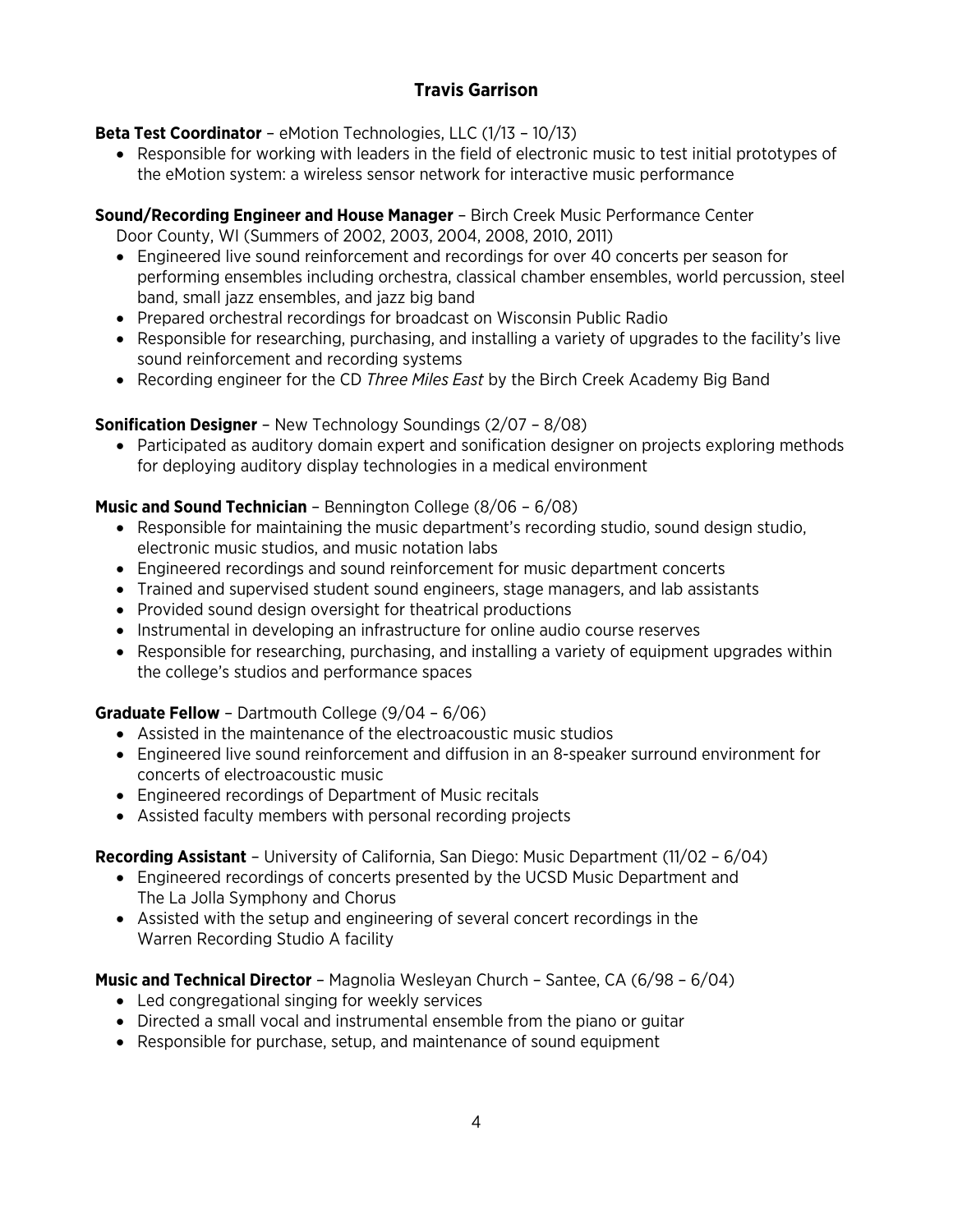# **Skills and Knowledge:**

- Competent in the following research areas: algorithmic composition, interactive systems, data sonification, spatialized audio, and the aesthetics and theory of contemporary music
- Skilled in the following technical areas: audio production (including recording, mixing, and mastering), live sound reinforcement, studio maintenance, electroacoustic composition, Max programming, some experience with Java programming and web design
- Musical training includes the following studies at the graduate and undergraduate levels: numerous music theory and musicology/history seminars, composition seminars, individual composition lessons, composition masterclasses, and electroacoustic music studies including electroacoustic composition, laptop improvisation, Max / Pd / SuperCollider programming, advanced DSP, and multi-channel/spatialized audio
- Experienced with software such as Pro Tools, Logic, Nuendo, Digital Performer, Finale, Max, SuperCollider, Waves, iZotope Ozone and RX, GRM Tools, Final Cut Pro, Photoshop, and MS Office
- Experienced and active performer on electronics, piano, guitar, bass, and banjo
	- o Founding member, FLIP (Florida League for Indeterminate Performance)

# **Selected Performances:**

- March 2022: *Wave Trains* Society for Electro- Acoustic Music in the United States (SEAMUS) Conference: Western Michigan University, Kalamazoo, MI
- November 2021: *Wave Trains* jemFEST (Jacksonville Electroacoustic Music Festival): University of North Florida, Jacksonville, FL
- October 2021: *Wave Trains* Studio 300 Digital Art and Music Festival: Transylvania University, Lexington, KY
- March 2020: *Wave Trains* MOXsonic (Missouri Experimental Sonic Arts Festival): The University of Central Missouri, Warrensburg, MO
- October 2019: Guest improviser, piano Brad Dutz percussion recital: The University of Central Missouri, Warrensburg, MO
- October 2019: Interactive concert performance with the Steinway Spirio piano and custom software: The University of Central Missouri, Warrensburg, MO
- August 2019: Guest performer, electronics KC VITAs Summer Series 2019: Kansas City, MO
- March 2019: *Mutative Structures in Metallurgy* MOXsonic (Missouri Experimental Sonic Arts Festival): The University of Central Missouri, Warrensburg, MO
- November 2016: *New Directions in Automobile Repair and Demolition* Electroacoustic Barn Dance: The University of Mary Washington, Fredericksburg, VA
- June 2016: *New Directions in Automobile Repair and Demolition* New York City Electroacoustic Music Festival: Abrons Arts Center, New York, NY
- March 2016: *New Directions in Automobile Repair and Demolition* Cicada Consort Marathon: University of Alabama, Tuscaloosa, AL
- February 2016: *Wave Trains* and *selectric.metal* Electronic Music Midwest Invitational Mini-Festival: Missouri Western State University, Saint Joseph, MO
- February 2016: *New Directions in Automobile Repair and Demolition* Society for Electro-Acoustic Music in the United States (SEAMUS) Conference: Georgia Southern University, Statesboro, GA
- November 2015: *New Directions in Automobile Repair and Demolition* Electronic Music Midwest (EMM) Festival: Kansas City Kansas Community College (invited performance by KCEMA – Kansas City Electronic Music and Arts Alliance)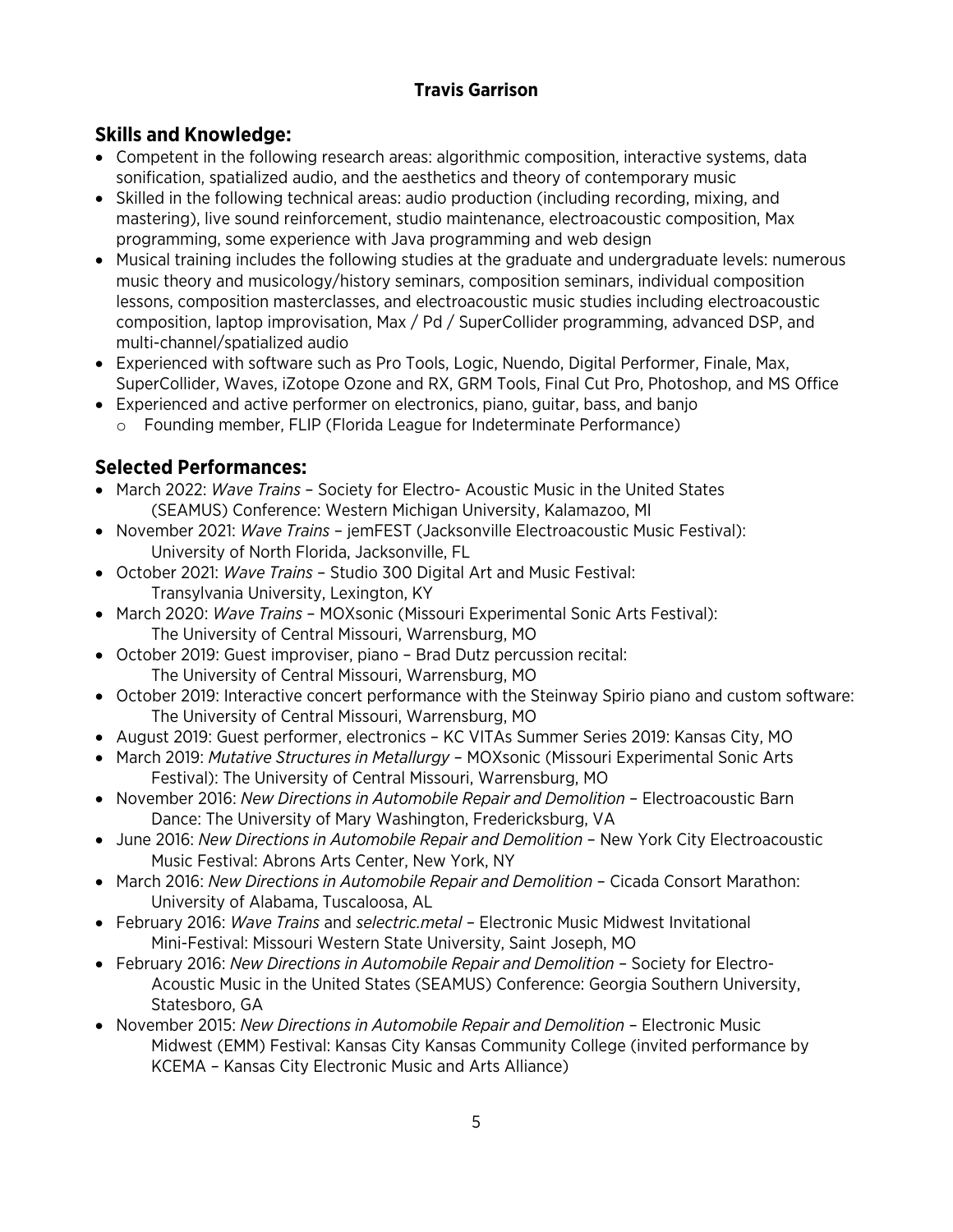- February 2015: *selectric.metal* NC NewMusic Initiative Circuit Bridges: East Carolina University, Greenville, NC
- January 2015: *selectric.metal* Arts NOW Series Circuit Bridges: North Carolina State University, Raleigh, NC
- September 2014: *selectric.metal* Circuit Bridges: Gallery MC, New York, NY
- April 2014: *Dorian RPS* Bennington College: Bennington, VT
- February 2014: *selectric.metal* 14<sup>th</sup> Biennial Symposium on Arts and Technology at Connecticut College: New London, CT
- January-February 2014: *People You May Know* Dance 2014: East Carolina University, Greenville, NC (six performances)
- April 2013: *selectric.metal* New York City Electroacoustic Music Festival: CUNY Graduate Center, New York, NY
- March 2013: *selectric.metal*  NewMusic@ECU Festival: East Carolina University, Greenville, NC
- February 2013: *selectric.metal* Society of Composers, Inc. (SCI) National Conference: The Ohio State University, Columbus, OH
- November 2012: *selectric.metal* Electroacoustic Barn Dance: The University of Mary Washington, Fredericksburg, VA
- November 2012: *selectric.metal* MicroCHIP III at Central Michigan University: Mount Pleasant, MI
- October 2012: *selectric.metal* Electronic Music Midwest (EMM) Festival: Lewis University, Romeoville, IL
- March 2012: Doctoral Composition Recital: University of Florida, Gainesville, FL
- March 2012: *Mutations I* 13<sup>th</sup> Biennial Symposium on Arts and Technology at Connecticut College: New London, CT
- February 2012: *selectric.metal* Society for Electro-Acoustic Music in the United States (SEAMUS) Conference: Lawrence University, Appleton, WI
- October 2011: *Crosstalk* Electronic Music Midwest (EMM) Festival: Kansas City Kansas Community College
- October 2011: *selectric.metal* UnBalanced Connection 48: University of Florida, Gainesville, FL
- April 2011: *Crosstalk* University of Central Missouri New Music Festival / SCI Region VI Conference: Warrensburg, MO
- April 2011: *Crosstalk* New Music Everywhere (NEW MUSE): Plan B, Madison, WI
- March 2011: *Crosstalk* Midwest Graduate Music Consortium: University of Wisconsin, Madison, WI
- March 2011: *Crosstalk* All Florida Student Composers Festival: University of South Florida, Tampa, FL
- January 2011: *Crosstalk* Society for Electro-Acoustic Music in the United States (SEAMUS) Conference: University of Miami, Miami, FL
- June 2010: *Untitled 2003* Contre Sens: Percussions et Électronique: Paris, France
- June 2010: *Dorian RPS* International Computer Music Conference (ICMC): Columbia University, New York, NY
- April 2010: *Untitled 2003* Society for Electro-Acoustic Music in the United States (SEAMUS) Conference: St. Cloud State University, St. Cloud, MN
- March 2010: *Crosstalk* UnBalanced Connection 45: University of Florida, Gainesville, FL
- March 2010: *Untitled 2003* New York City Electroacoustic Music Festival: CUNY Graduate Center, New York, NY
- November 2009: *Dorian RPS* UnBalanced Connection 44: University of Florida, Gainesville, FL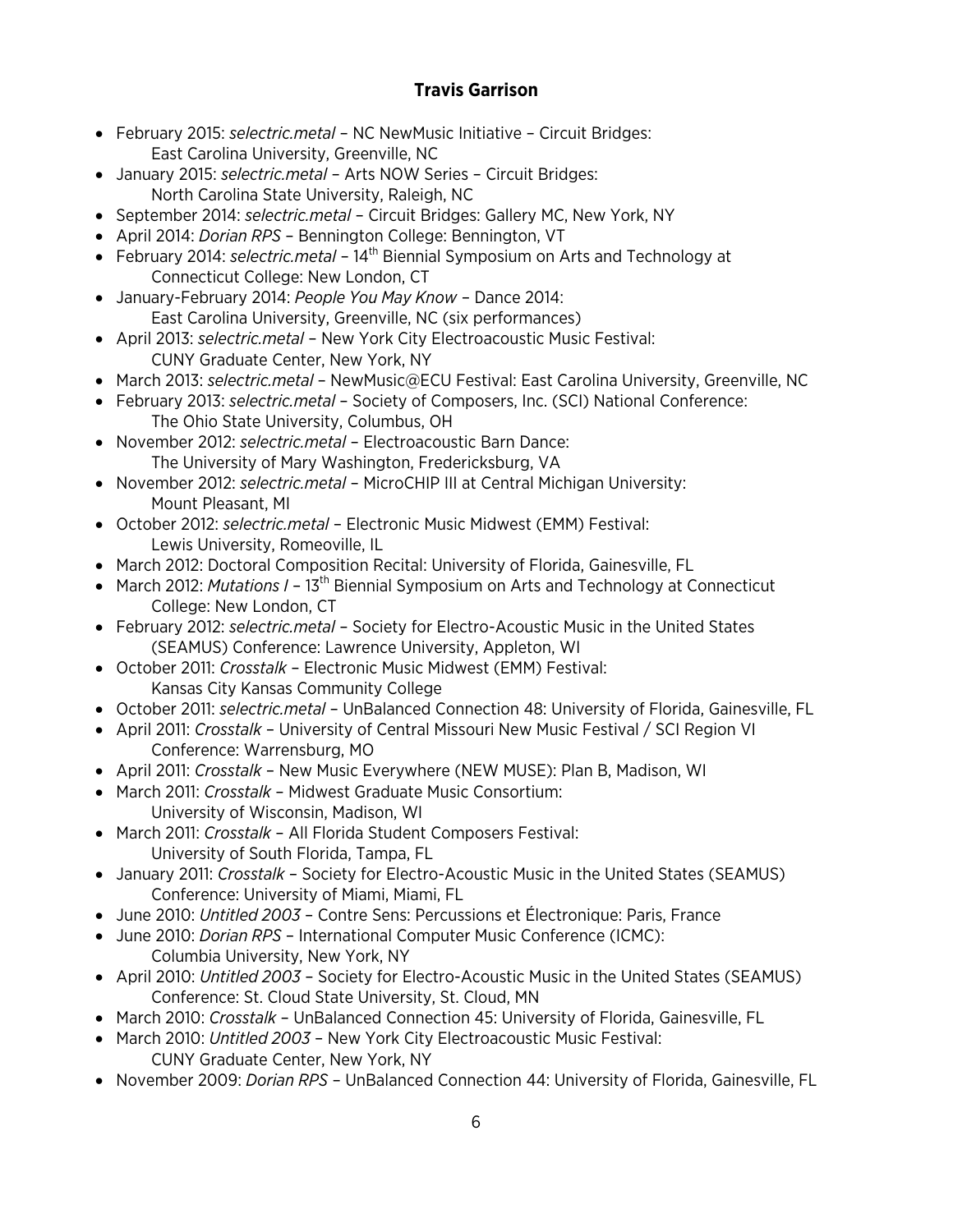- November 2006: *Untitled 2005* International Computer Music Conference (ICMC): Tulane University, New Orleans, LA
- April 2006: *Interdependency* Dartmouth College Festival of New Musics: Hanover, NH

# **Written Publications:**

- *Western Art Music* entry in *The SAGE International Encyclopedia of Music and Culture* March 2019
- An Exploration in the Critical Analysis of Electroacoustic Music Conference Proceedings of the 14<sup>th</sup> Biennial Symposium on Arts and Technology at Connecticut College – February 2014
- *Large-Scale Structure* entry in *Music in the Social and Behavioral Sciences – An Encyclopedia*. Published by SAGE Publications in August 2014
- *The Florida League for Indeterminate Performance: Idealism and Failure in Improvisatory Laptop Ensemble Performance* (with Adam Scott Neal, Sean Peuquet, and Benjamin O'Brien) – Conference Proceedings of the 1<sup>st</sup> Symposium on Laptop Ensembles and Orchestras - April 2012

# **Music Publications:**

- *selectric.metal* included on the CD "Electronic Masters Vol. 3," released by ABLAZE Records in October 2014
- Selected to contribute fifteen minutes of music to the *No Extra Notes* new music podcast series (http://noextranotes.wordpress.com)
- Compositions available on volumes 6, 7, 8, and 9 of the University of Florida Society of Composers, Inc. Student Chapter CD series

# **Paper Presentations, Invited Lectures, and Workshops:**

- November 2021: *Two Works for Piano and Interactive Electronics* a lecture on my recent work University of North Florida: Jacksonville, FL
- June 2021: Two presentations on Music Technology for UCM's Summer Piano Institute
- October 2019: *Microphone Selection and Placement for String Instruments* UCM chapter of The American String Teachers Association (ASTA): Warrensburg, MO
- January 2015: Pre-concert lecture on my work North Carolina State University: Raleigh, NC
- February 2014: *An Exploration in the Critical Analysis of Electroacoustic Music* 14<sup>th</sup> Biennial Symposium on Arts and Technology at Connecticut College: New London, CT
- June 2012: Four-day series of workshops in Music Technology for ECU's summer choral camp
- April 2012: *The Florida League for Indeterminate Performance: Idealism and Failure in Improvisatory Laptop Ensemble Performance* (with Adam Scott Neal, Sean Peuquet, and Benjamin O'Brien) – Symposium on Laptop Ensembles and Orchestras: Louisiana State University, Baton Rouge, LA
- March 2012: *A Music Technology Primer for Music Educators* University of Florida chapter of the National Association for Music Education (NAfME): Gainesville, FL
- March 2012: A lecture on my recent work Bennington College: Bennington, VT
- May 2011: *Utilizing Cross-Modal Perception as a Method for Increasing the Accessibility of Electroacoustic Music* – Music and the Moving Image Conference: New York University
- September 2009: *It's All in the Marketing: An Interdisciplinary Approach to the Presentation of Electroacoustic Music* – University of Florida Musicology Colloquium Series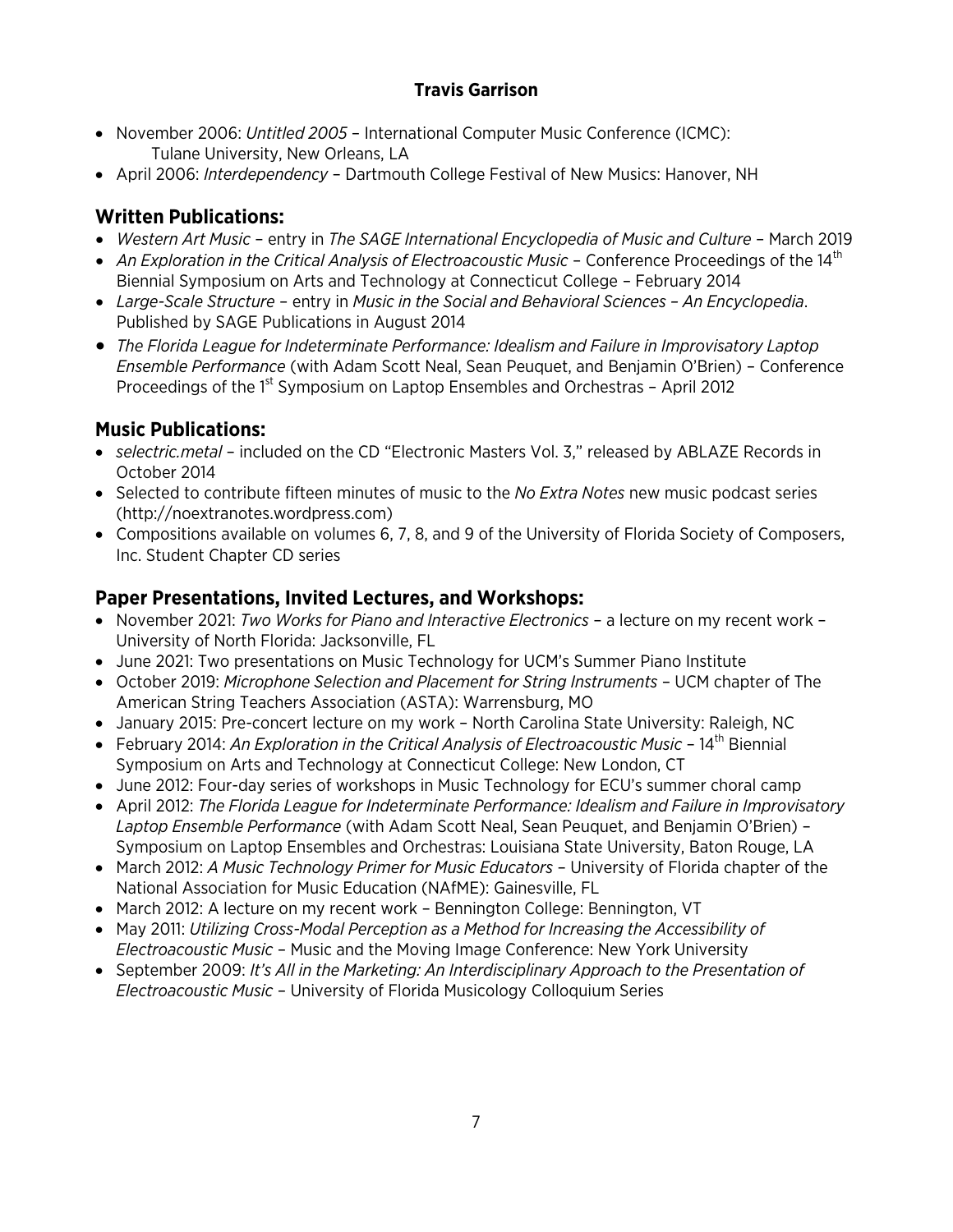# **Academic and Professional Service:**

- University of Central Missouri (2019 present)
	- Committee Member, Web Oversight, Publicity, Marketing and Recruiting (departmental)
	- Music Curriculum Committee Chair, member, College of Arts, Humanities, and Social Sciences Curriculum Committee (2021 – present)
	- Search Committee member, Assistant Professor of Theatre Scene Design (2022)
	- Search Committee member, Interim Director of Choral Activities (2021)
	- Facilities and student employee supervision, Center for Music Technology
- New York City Electroacoustic Music Festival
	- Member, Executive Committee, 2014-present
	- Technical Director, 2013-present
	- Webmaster, 2014-2016
	- Member, Steering Committee, 2011-present
- Society of Composers, Inc. (SCI)
	- CD Series Editor (Member of the Executive Committee), 2015-present
	- Juror of submissions, 2018 National Conference
- International Computer Music Conference (ICMC)
	- Juror of submissions, 2018, 2019, 2020, 2021
- International Conference on New Music Concepts (Treviso, Italy)
	- Member, International Scientific Committee 2016, 2017, 2019 (reviewer of papers)
- University of Nebraska at Omaha (2016-2017)
	- School of Music Undergraduate Curriculum Committee
	- College of Communication, Fine Arts, and Media: High Tech and Media Committee
	- School of Music Building Expansion and Renovation Committee
- Society for Electroacoustic Music in the United States (SEAMUS)
	- Juror of submissions, 2015 and 2016 conferences
- Missouri Music Educators Association Electronic Music Composition Contest Juror, 2015
- Collaborated with the Circuit Bridges concert series in New York City to present a concert of works featuring New York and North Carolina composers. Oversaw production of performance at East Carolina University
- East Carolina University S. Rudolph Alexander Performing Arts Series
	- Member, Selection Committee, 2013-2015
- University of Florida Fine Arts College Council President, 2010-2012
	- Responsible for overseeing the budgeting and administration of all Student Government funded organizations within the College of Fine Arts
	- Created budget proposals and managed expenditures for a shared \$30,000 yearly budget
	- Instrumental in creating and operating a yearly interdisciplinary juried arts show
- Society of Composers, Inc. (University of Florida student chapter) President, 2010-2011
	- Worked closely with guest composer Mark Applebaum to facilitate a masterclass, lecture, and concert of works with student and guest performers
- Sonic Computing Organization (UF student group) President 2009-2010, Treasurer 2008-2009
	- Worked closely with guest composer Larry Polansky to facilitate a masterclass, lecture, and concert of works with student performers
- University of Florida College of Fine Arts Student Advisory Group 2011-2012
- UF College of Fine Arts Research Committee graduate student representative, Spring 2009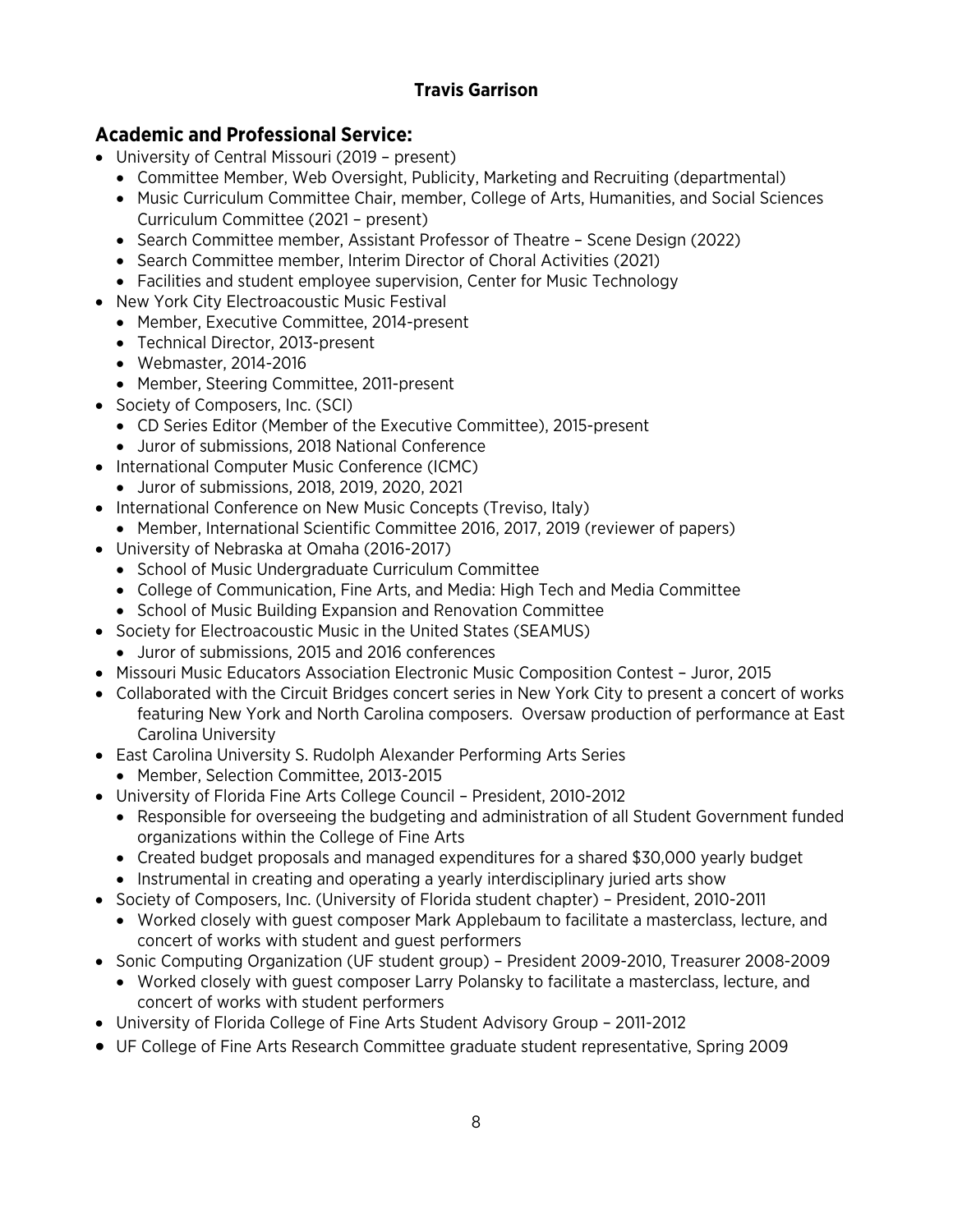# **Audio Engineering Experience and Production Credits (highlights)**

- Recording, Mixing, and Mastering Engineer, Kristee Haney *ECHOS*, Crossover Records (2022)
- Recording, Mixing, and Mastering Engineer, Stella Roden and Jon Hynes *Psalms : Sacred Songs by Eloise Hynes Stowe*, Navona Records (2021)
- Recording and Mixing Engineer for recordings of multiple UCM Music ensembles at the Kauffman Center for the Performing Arts, included in the 2021 Presidents Gala virtual event video
- Producer, Society of Composers, Inc. CD Volume 34 (DRIFT), Navona Records (2020)
- Technical Director, MOXsonic Missouri Experimental Sonic Arts Festival (University of Central Missouri, 2019, 2020)
- Producer, Society of Composers, Inc. CD Volume 33 (FLUX), Navona Records (2019)
- International Computer Music Conference (ICMC) / New York City Electroacoustic Music Festival (NYCEMF) June 2019: Technical Director of Festival and
	- Head Audio Engineer in Loreto Theater
- Producer, Society of Composers, Inc. CD Volume 32 (FLARE), Navona Records (2018)
- New York City Electroacoustic Music Festival (NYCEMF)
	- July 2018: Technical Director of Festival and Head Audio Engineer in Abrons Playhouse June/July 2017: Technical Director of Festival and Head Audio Engineer at National Sawdust and Abrons Playhouse
	- June 2016: Technical Director of Festival and Head Audio Engineer at National Sawdust and Abrons Playhouse

June 2014/2015: Technical Director of Festival and Head Audio Engineer in Abrons Playhouse April 2013: Technical Director of Festival and Head Audio Engineer in Elebash Hall March 2010, April 2009: Head Audio Engineer and Hall Manager in Segal Theater

- Producer, Society of Composers, Inc. CD Volume 31 (ASCEND), Navona Records (2017)
- Recording, Mixing, and Mastering Engineer, Louise Toppin and John O'Brien *La Saison des Fleurs: Songs for Voice and Fortepiano*, Videmus Records (2017)
- Recording, Mixing, and Mastering Engineer for several demo recordings of choral works published by Walton Music, CORO Publishing, and Choristers Guild (2015 – 2018)
- Producer, Society of Composers, Inc. CD Volume 30 (MODES), Navona Records (2016)
- Audio Engineer and Technical Director, Alarm Will Sound (performance in St. Louis, MO, May 2016)
- Editing, Mixing, and Mastering Engineer, Emanuel Gruber and Keiko Sekino *Fantasy and Romance: Schumann Works for Cello and Piano*, Delos Productions (2016)
- Technical Director, Society of Composers, Inc. (SCI) 50<sup>th</sup> Anniversary National Conference (University of Florida, 2015)
- Recording, Mixing, and Mastering Engineer, Andrew Scanlon *Solemn and Celebratory* (pipe organ), Raven Records (2013)
- Editing and Mixing Engineer, Kui Dong – *Since When has the Bright Moon Existed?*, Other Minds Records (2010)
- Editing, Additional Recording, and Mastering, Jody Diamond – *In That Bright World*, New World Records (2009)
- Mastering Engineer, *Hungarian Folk Songs by Bartók and Kodály* Thomas Bogdan and Yoshiko Sato, Centaur Records (2009)
- Recording Engineer, Co-Producer, and Mastering Engineer, Kui Dong – *Hands Like Waves Unfold* (prepared piano), Other Minds Records (2007)
- Sound Engineer, Center for Advanced Musical Studies at Chosen Vale (2006)
- Mastering Engineer, *Polansky DIY Canons*, Pogus Records (2005)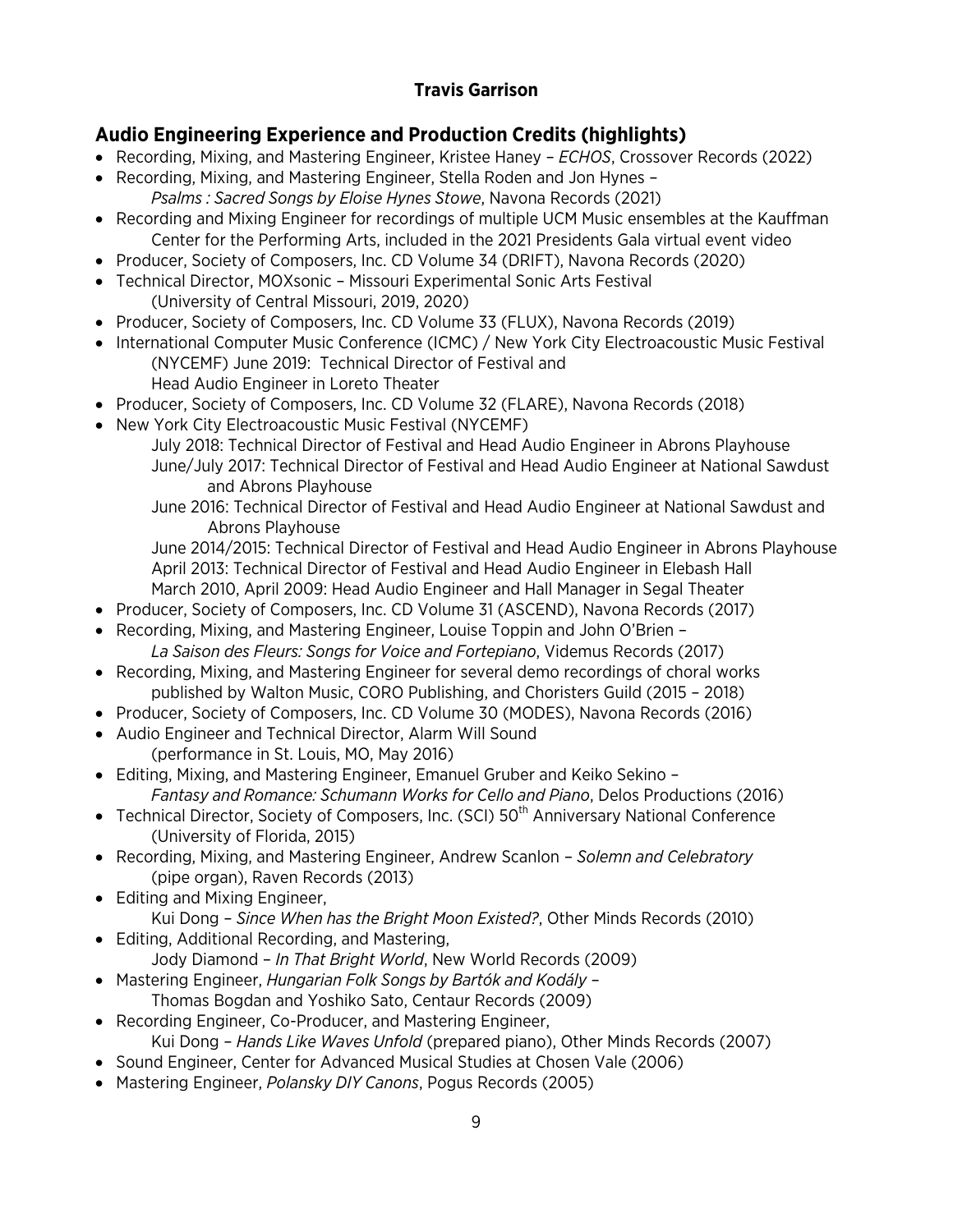# **Theatrical Sound Design:**

- *Youth, Day, Old Age, and Night* (2014), *Idomeneo* (2014), *Riders to the Sea* (2013) East Carolina University Opera Theater
- *Time and Motion Study* (2008), *The Figaro Project* (2008), *Sweet Storm* (2008), *The Importance of Being Earnest* (2007), *Measure For Measure* (2006), *Ruby Blue* (2006) – Bennington College

# **Awards and Commissions:**

- *selectric.metal*: Honorable Mention (Third Place),
	- SCI/ASCAP 2012 Student Commission Competition
- *selectric.metal*: Awarded third place in the *College of Fine Arts Student Juried Exhibition* at the University of Florida (2012)
- *(a)symmetrical experience* (2009): Commissioned by the UF Fine Arts College Council
- *Untitled 2003*: Selected as a finalist in the juried *Cirque Des Arts* show at UF (2009)
- Recipient, Alumni Graduate Fellowship, University of Florida (2008)
- Recipient, Graduate Fellowship, Dartmouth College (2004)

# **Memberships/Associations:**

- American Society of Composers, Authors, and Publishers (ASCAP) (2000 present)
- Electronic Music Foundation (EMF) (2009 present)
- Society for Electro-Acoustic Music in the United States (SEAMUS) (2004 present)
- Society of Composers, Inc. (SCI) (2009 present)
- Phi Beta Kappa Honor Society (2003 present)
- Pi Kappa Lambda National Music Honor Society (2014 present)